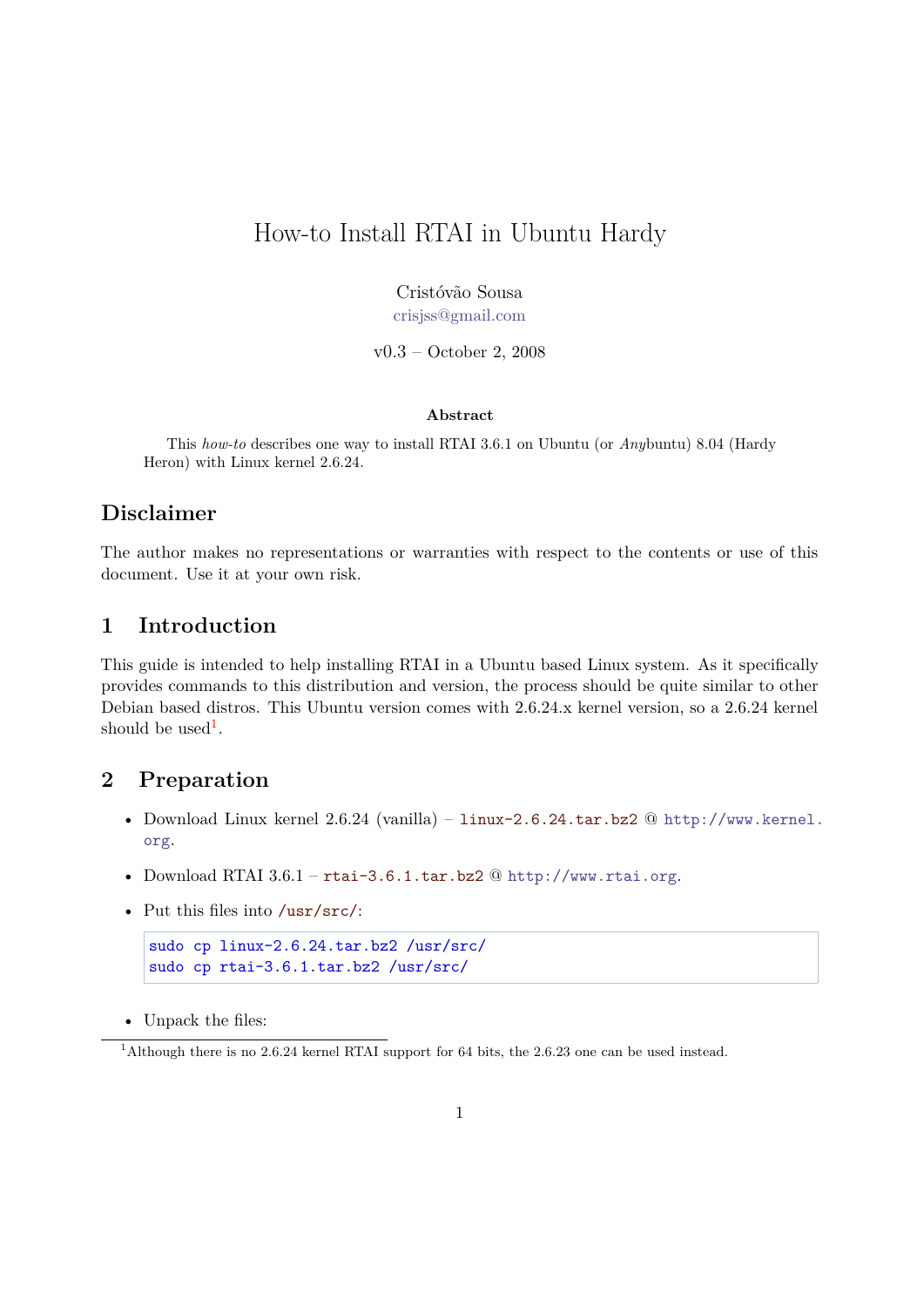```
cd /usr/src/
sudo tar xfv linux-2.6.24.tar.bz2
sudo tar xfv rtai-3.6.1.tar.bz2
```
• Rename linux source directory to a more descriptive name (optional):

```
sudo mv linux-2.6.24 linux-build-2.6.24-rtai-3.6.1
```
• Create symbolic links to the two new folders (you can choose another names if you want):

```
sudo ln -snf linux-build-2.6.24-rtai-3.6.1 linux
sudo ln -snf rtai-3.6.1 rtai
```
• It is necessary to have installed all the packages associated with kernel compilation:

```
sudo apt-get install build-essential kernel-package ncurses-dev
```
# **3 Kernel Patching and Configuration**

• Patch the kernel source with the correspondent RTAI patch:

```
cd /usr/src/linux
sudo patch -p1 -b < /usr/src/rtai/base/arch/x86/patches/hal-linux-2.6.24-x86-2.0-07.patch
```
• In order to make the new kernel configuration the most similar to the already installed one you can do the two next steps:

```
sudo cp /boot/config-`uname -r` ./.config
sudo make oldconfig # then press Enter to all the prompts
```
Press Enter to all the prompts of the last command.

• Now is time to configure the new kernel:

sudo make menuconfig

In the menu there are many parameters you can change if you know what you are doing. The changes needed by RTAI are:

**–** Enable loadable module support > Module versioning support = no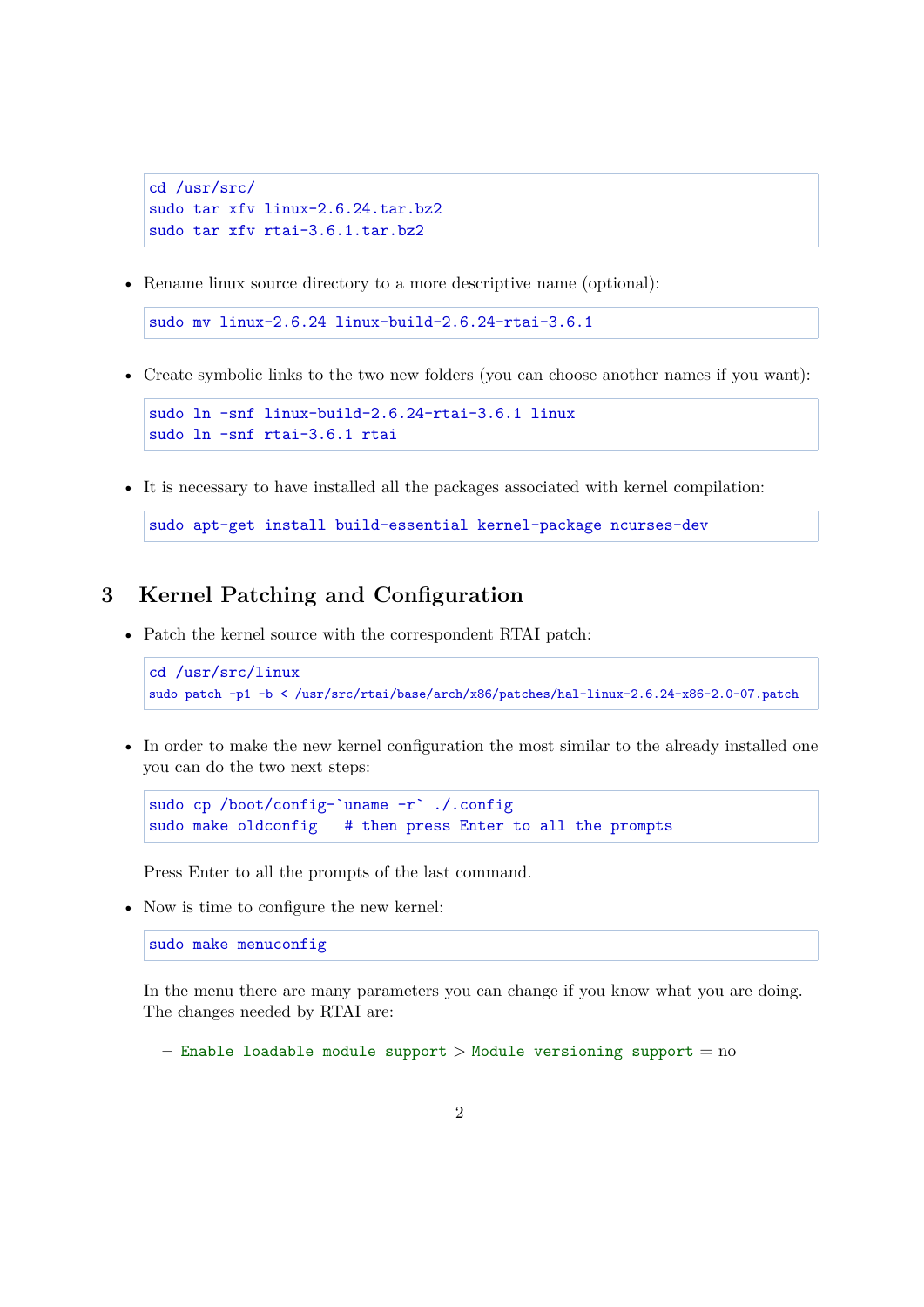- **–** Processor type and features > Interrupt pipeline = yes
- **–** Processor type and features > Subarchitecture Type = PC-compatible

Because power management is a "latency killer" you should turn it off:

- **–** Power management options > Power Management support = no
- **–** Power management options > CPU Frequency scaling > CPU Frequency scaling  $=$  no

To have a new kernel with a understable name you should choose a good suffix to it, per example -rtai-3.6.1:

```
– General setup > Local version - append to kernel release = -rtai-3.6.1
```
If you know your machine processor type you can choose the right one:

**–** Processor type and features > Processor family = choose yours

If the chosen processor family have a TCS (all above Pentium I) then RTAI will use it and will have more time precision and latency. If you don't know which processor family is, a safe choice is 'Pentium I' (for not Pentium I inferior CPUs).

It is possible use multiple cores on multicore machines:

```
– Processor type and features > Multi core scheduling = no/yes
```
If your machine has a single core processor uncheck this option. If your machine has multicore you can choose to use all or only one<sup>[2](#page-2-0)</sup>.

After all changes exit and say yes to save the configuration.

• Optionally you can make a backup for the new configuration file:

```
cd /usr/src/linux ; sudo cp .config /boot/config-2.6.24-rtai-3.6.1
```
# **4 Kernel Compilation**

• First prepare to a clean compilation

sudo make-kpkg clean

• At this point the kernel source is ready to compilation. The next command will compile the kernel and generate deb packages:

```
sudo make-kpkg --initrd kernel_image kernel_headers
```
<span id="page-2-0"></span><sup>&</sup>lt;sup>2</sup>In case you want to simulate a single core machine.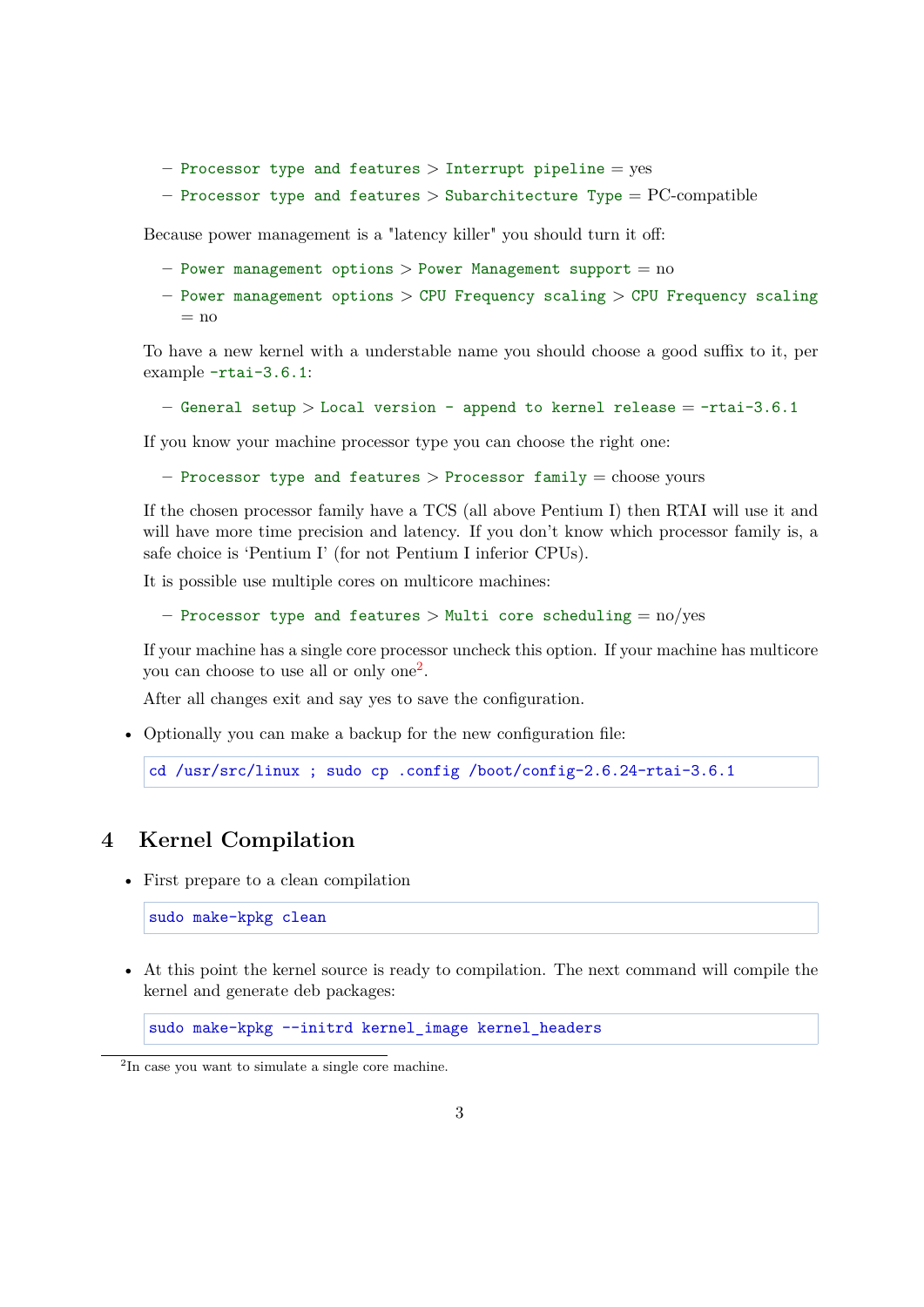This can take up to one hour depending in the machine you are using. It also can consume huge disk space, up to 2 GB. You will see many warning messages, don't worry. If this command ends with an error you should try to fix it and compile again (internet can be your friend).

- Two deb packages are generated in /usr/src/, kernel image and source headers. If you wish you can free the disk space used in the compilation with sudo make-kpkg clean.
- Go to packages directory:

cd /usr/src/

# **5 Kernel Installation**

• Install the kernel image and source headers packages:

```
sudo dpkg -i linux-image-2.6.24-rtai-3.6.1_2.6.24-rtai-3.6.1-10.00.Custom_i386.deb
sudo dpkg -i linux-headers-2.6.24-rtai-3.6.1_2.6.24-rtai-3.6.1-10.00.Custom_i386.deb
```
The package installation should create a new Grub entry.

• Due to a bug, the next commands need to be executed:

```
cd /usr/src/linux-headers-2.6.24-rtai-3.6.1/arch/x86/
sudo cp /usr/src/linux-headers-2.6.24-19/arch/x86/Makefile_32* ./
```
• Now, you must reboot. Choose the new RTAI patched kernel in Grub, at boot time.

## **6 RTAI Configuration and Installation**

• Creating a build tree separated from the source tree of RTAI is advised by RTAI people, so do:

```
cd /usr/src/rtai
sudo mkdir build
cd build
```
• Configure and compile RTAI:

```
sudo make -f ../makefile menuconfig
```
**–** General > Linux source tree = /usr/src/linux-headers-2.6.24-rtai-3.6.1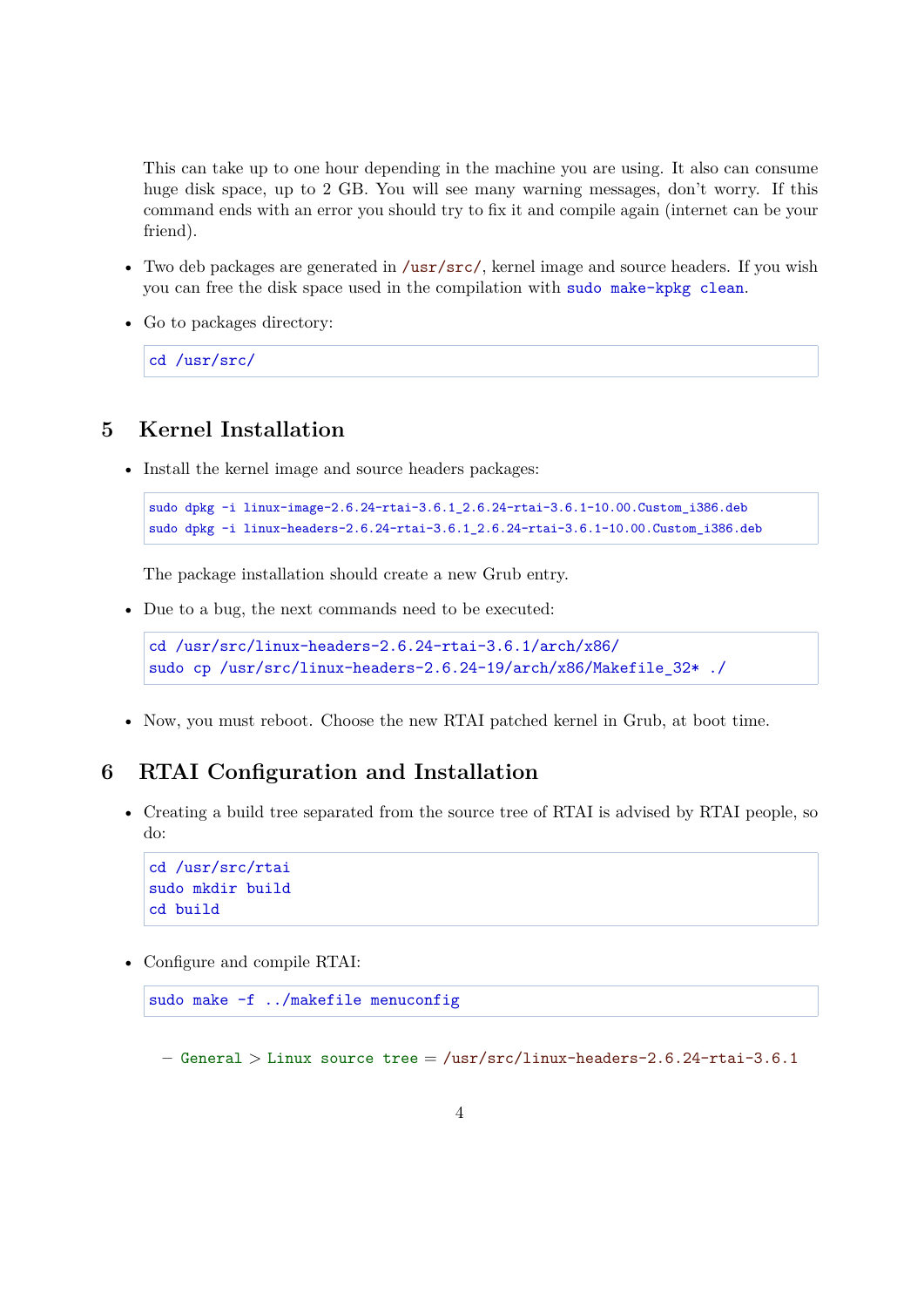**–** Machine (x86) > Number of CPUs (SMP-only) = the right number (if applicable)

At the end exit and say yes to save the configuration. RTAI will be compiled.

• If there were no errors, install RTAI:

sudo make install

• A backup of the RTAI devices files is needed. Do:

```
sudo cp -a /dev/rtai shm /lib/udev/devices/
sudo cp -a /dev/rtf[0-9] /lib/udev/devices/
```
• Configure RTAI dynamic libraries to be wide available:

```
sudo -s
echo /usr/realtime/lib/ > /etc/ld.so.conf.d/rtai.conf
exit
sudo ldconfig
```
• The RTAI binaries directory can be added automatically to the \$PATH variable. To do that, add the line

PATH="\$PATH:/usr/realtime/bin"

to the end of ~/.profile (user) and/or /root/.profile (root).

# **7 RTAI Test**

If everything goes smooth in the above steps RTAI is readily installed. To be sure execute the latency test:

cd /usr/realtime/testsuite/kern/latency/ sudo ./run

Press Ctrl-C to stop.

#### **8 Conclusion**

That's all. Your machine is ready to real time. If some problem arise during the process you can try to solve it searching the internet for the error sentence.